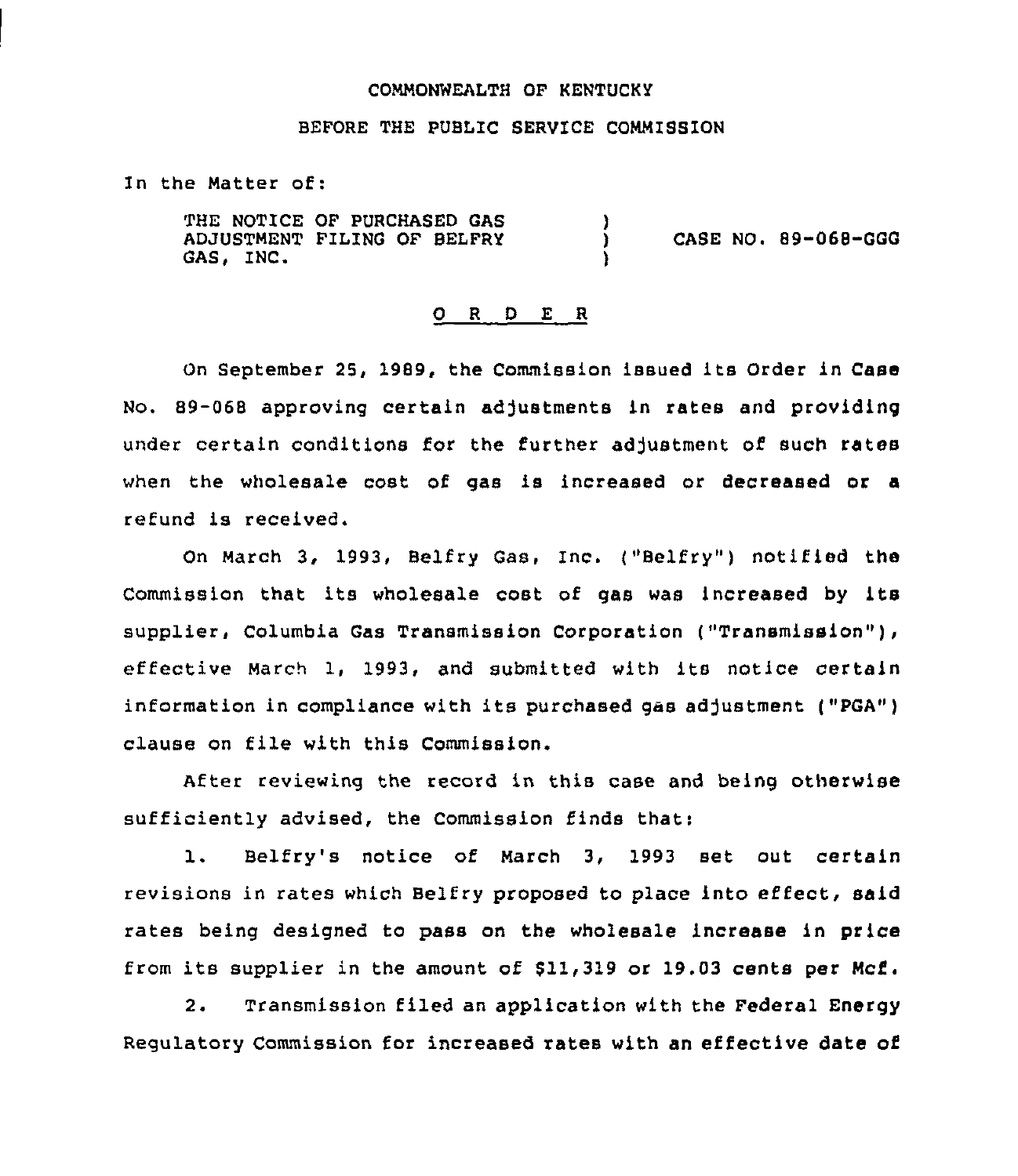March 1, 1993. Belfry requested a waiver of the 30-day filing requirement. Pursuant to KRS 278.180, upon Belfry's showing of good cause, Belfry's request should be granted. The effective date [or the increase should be on and after the date of this Order. Transmission's rates are subject to refund; hence, Belfry's rates should be subject to refund.

3, Belfry's adjustment in rates under the purchased gas adjustment provisions approved by the Commission in its Order in Case No. 89-068, dated September 25, 1989, is fair, Just, and reasonable, in the public interest, and should be effective with gas supplied on and after the date of this Order, subject to refund.

IT IS THEREFORE ORDERED that:

l. The rates in the Appendix, attached hereto and incorporated herein, are fair, just, and reasonable and are approved effective with gas supplied on and after the date of this Order, subject to refund.

2. Within 30 days of the date of this Order; Belfry shell file with this Commission its revised tariffs setting out the rates authorised herein.

Done at Frankfort, Kentucky, this 26th day of March, 1993.

PUBLIC SERVICE COMMISSION

Chairman<br>Wewco W. DOUma

Comm  $\sqrt{\frac{2}{\pi}}$ **EXERCISE**  $\sqrt{\frac{2}{4}}$ 

ATTEST: Executive Di